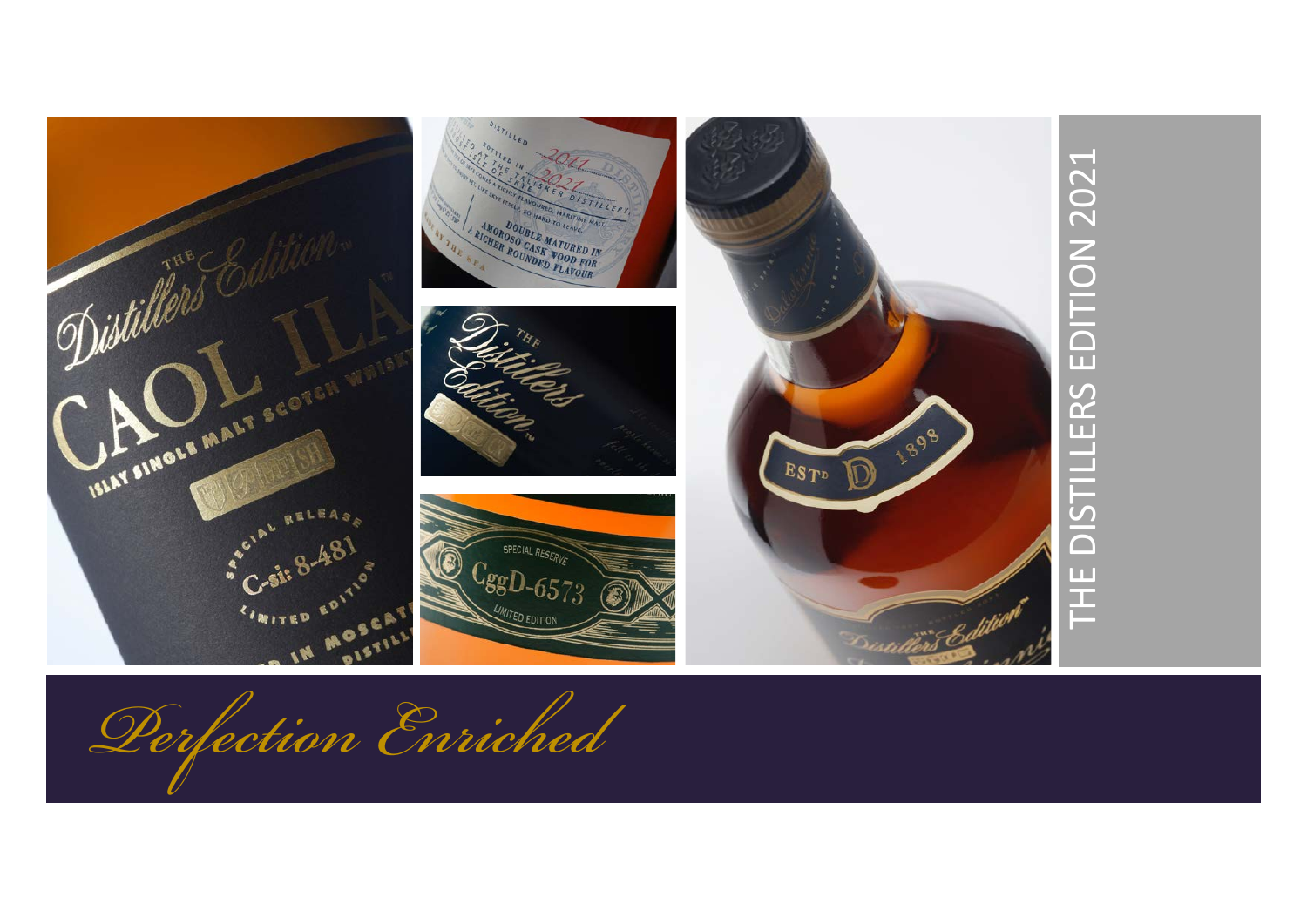# CAOL ILA DISTILLERS EDITION 2020

**Description:** 2009 Caol Ila double-matured in ex-bodega Moscatel cask wood for a rich fruitiness and complex sweetnessto enhance the smoky, fresh aromas and tastes of the regular release.

**Region: Islay**

**ABV: 43%**

**First maturation cask**: Refill American Oak & European Oak

**Second Maturation Cask**: ex-bodega Moscatel-seasoned re-charred American Oak with heavily recharred new AO ends.

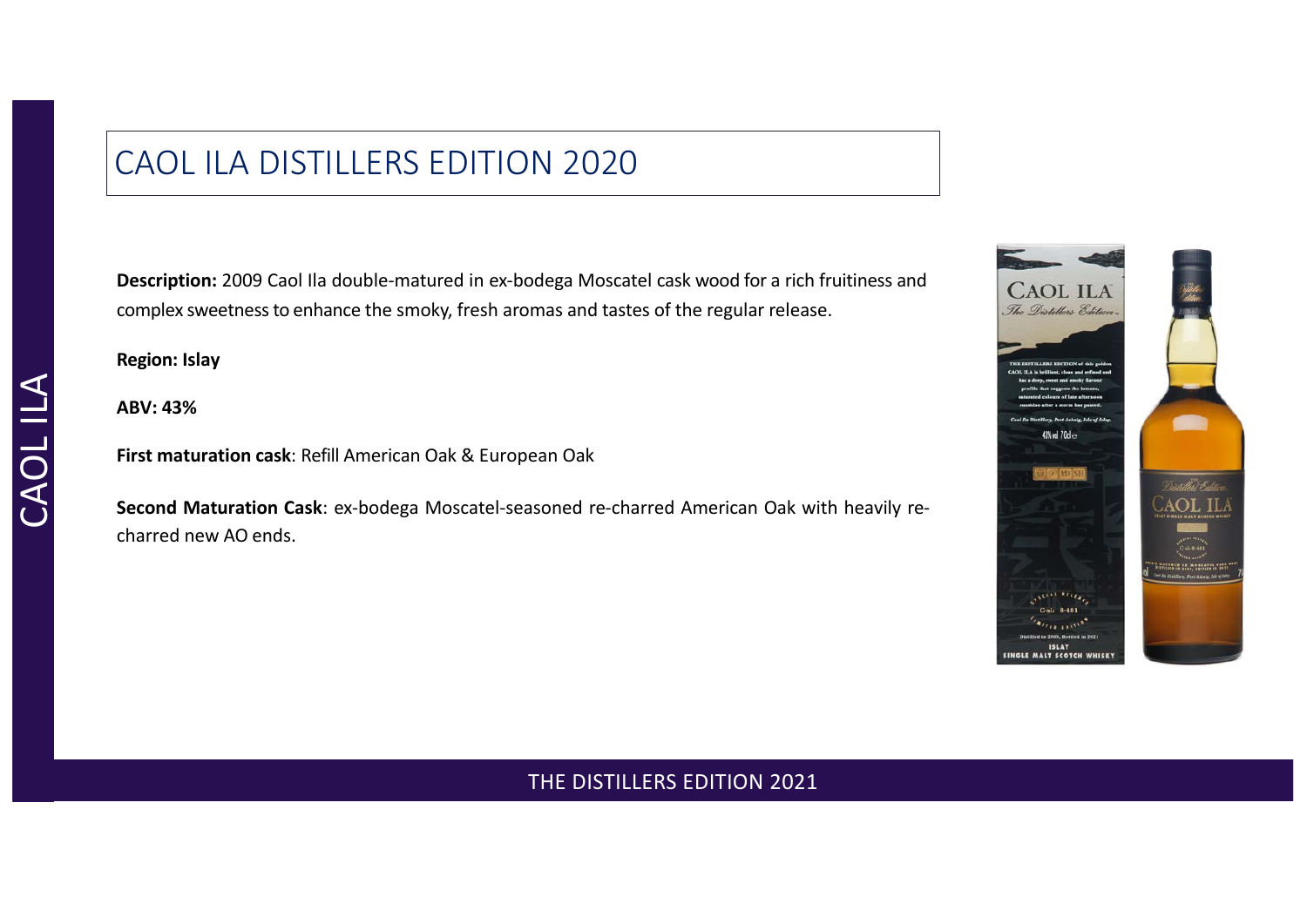# CAOL ILA DISTILLERS EDITION 2021

*Brilliant, clean and refined with great balance.*

#### **TASTING NOTES**

- **Appearance**: Clear gold
- **Nose**: Concentrated pure, peaty and fresh-clean, with rich fruit; spicy and fragrant
- **Body**: Medium
- **Palate**: Sweetness and maltiness are overwhelmed by peat smoke and intense, clean, crisp flavours. Caol Ila's signature smoky bonfires build. Overall, drying, in a balanced, complex, elegant development with cinnamon
- **Finish**: Long, rounded, robust and multi-layered.

#### **AWARDS**

**Caol Ila Distillers Edition** won Best Single Malt Scotch, Double Gold at the San Francisco World Spirits Competition in 2011. It also won International Wine and Spirit Competition Gold in 2008 and 2009 (Best in Class), Gold at the International Spirits Competition in 2009 and 2010, and Gold at Scotch Whisky Masters in 2010.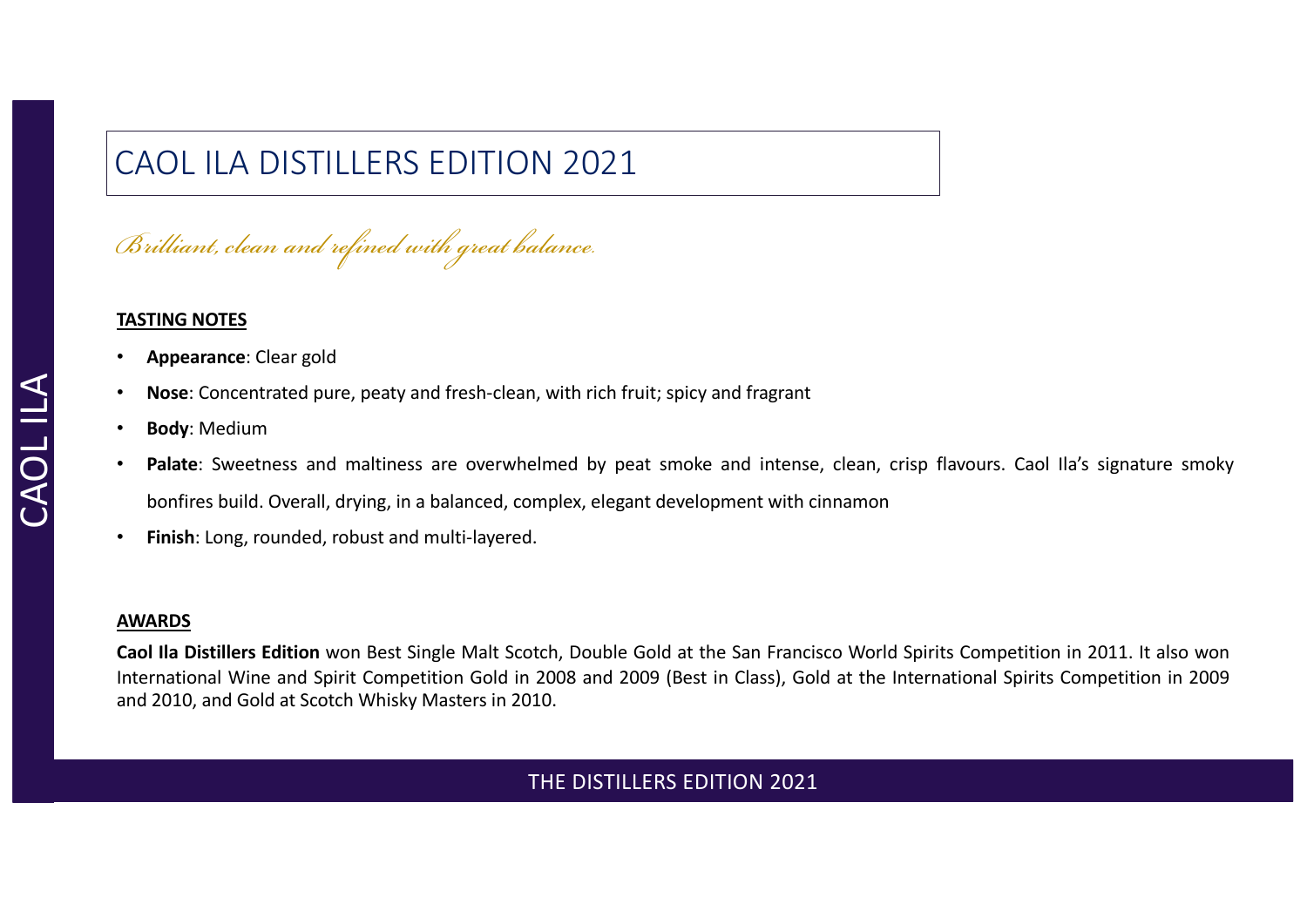## CAOL ILA DISTILLERY

Established in 1846 near Port Askaig on Islay, by Hector Henderson, Caol Ila means "Sound of Islay" in Gaelic. A fresh water supply was one reason for its siting and water has been important in many ways - a waterfall supplied power for the barley hoists and pressure for the fire hydrants.

Today, a novel heat exchanger uses the sea to cool hot process water before returning it to the condensers, which for many years all supplies arrived and casks departed by sea, on a small coaster called the *Pibroch*.

CAOL ILA has been regularly available as an award winning 12 year old and 18 year old only since 2002. In 2010 regular new 25 year old and Moch bottlings further extended the range. Caol Ila has a sweet starting, maritime style with a characteristic lingering, smoky finish.



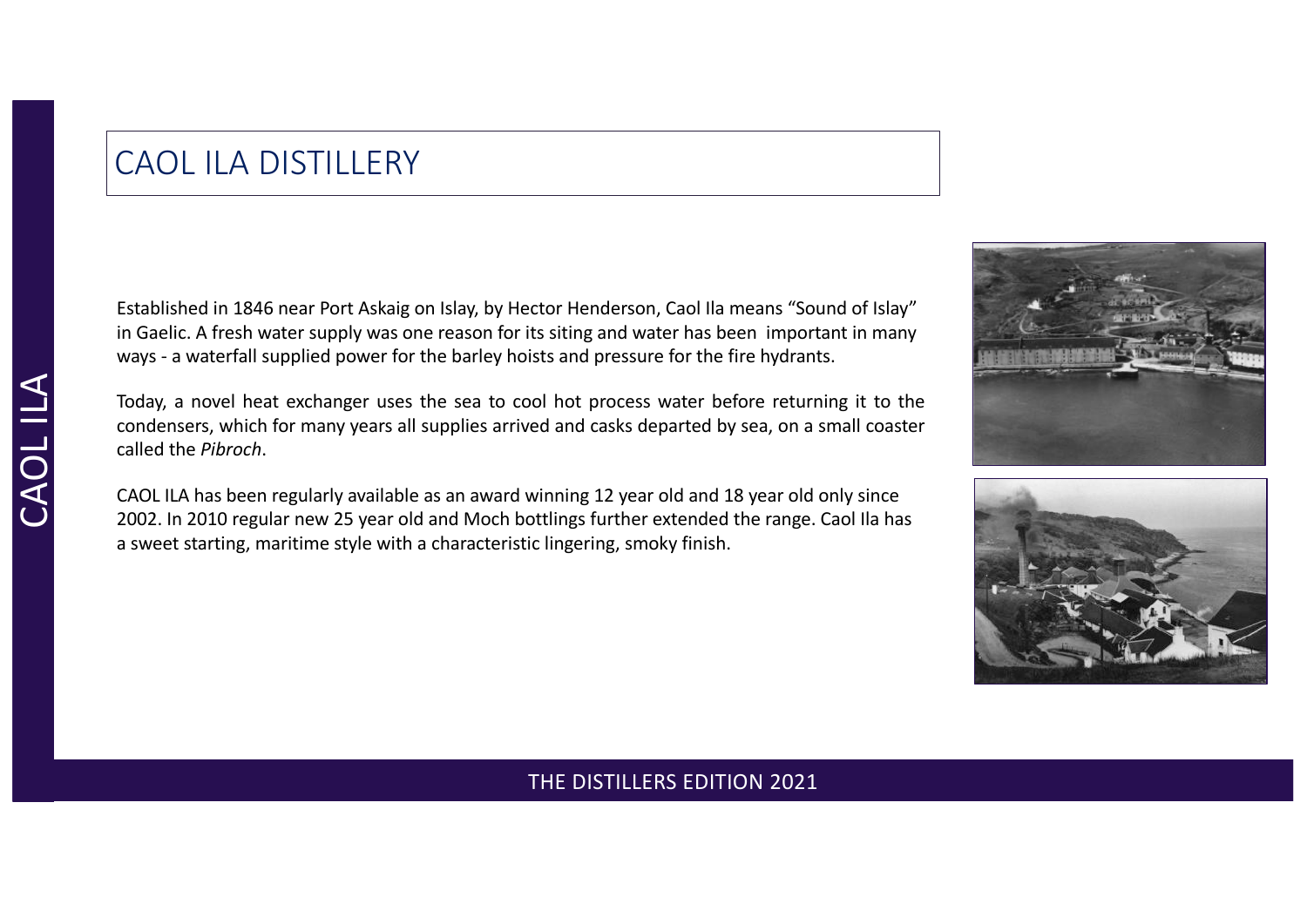# CRAGGANMORE DISTILLERS EDITION 2021

**Description:** 2009 Cragganmore double-maturedinex-bodegaPortcaskwoodforsucculenceand rounded depth of flavour to enhance the complex smoky aromas and tastes of the regular release.

**Region: Speyside**

**ABV: 40%**

**First maturation cask**: Refill American Oak & European Oak **Second Maturation Cask**: ex-bodega Port-seasoned re-charred American Oak with heavily recharred new AO ends.

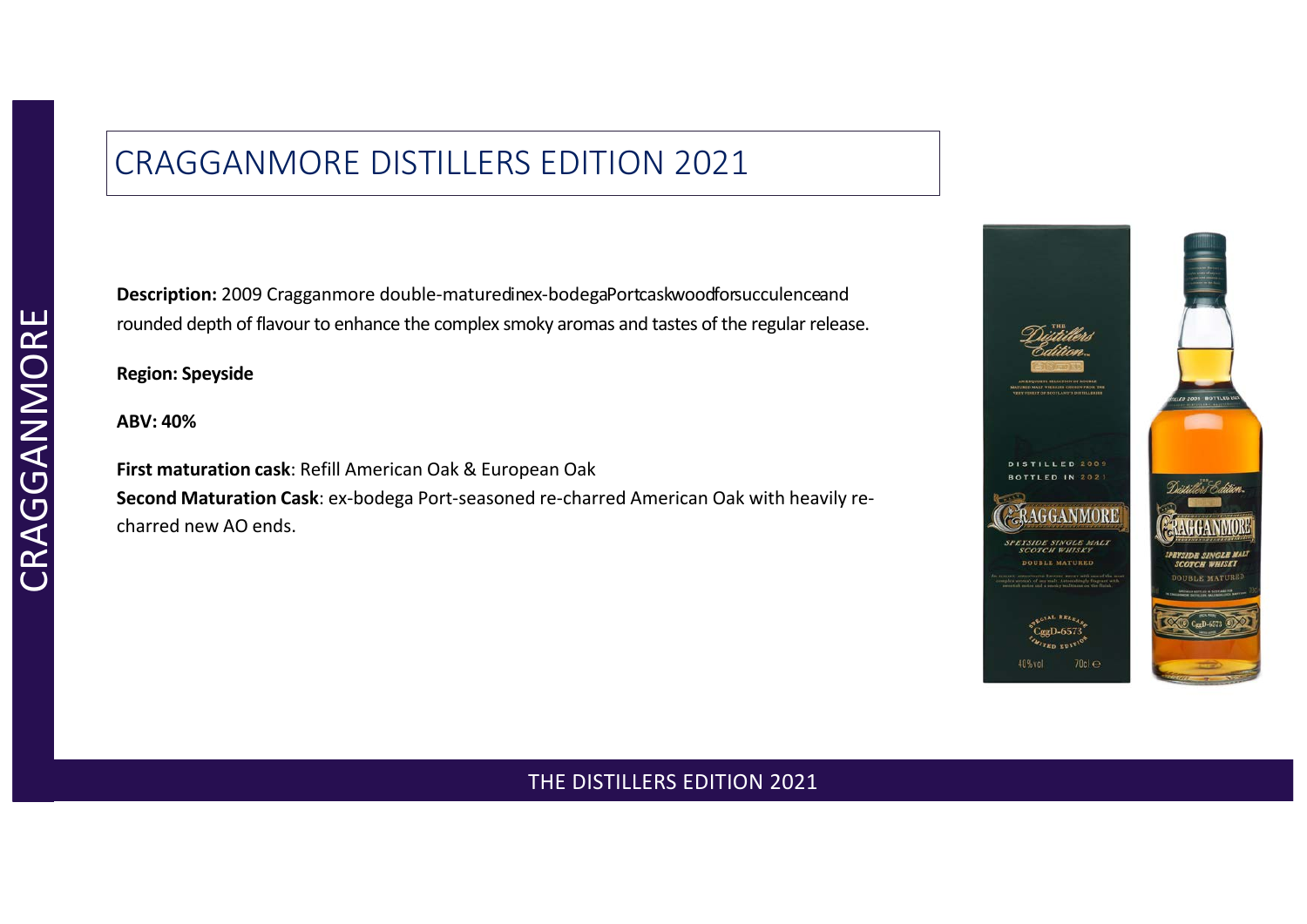# CRAGGANMORE DISTILLERS EDITION 2021

*Sweet and deeply fruity oak-smoked malt; long, dry finish..*

#### **TASTING NOTES**

- **Appearance**: Warm gold
- **Nose**: Sweet and malty. Fruitier, juicier than the regular bottling. A hint of smoke
- **Body**: Light to medium, with rich undertones
- **Palate**: Firm and sweet, with smoky undertones and fruitiness. Malt, oak and smoke. Intriguingly layered.
- **Finish**: Medium to long and dry, with fine expressions of oakiness from bananas and vanilla to cocoa.

#### **AWARDS**

**Cragganmore Distillers Edition** won Double Gold at the San Francisco World Spirits Competition in 2006, 2008 and 2009. It also won International Wine and Spirit Competition Gold in 2004, 2007 (Best in Class), 2008 and 2009. It won Gold at the International Spirits Competition in 2005 and 2008, and won Gold at Scotch Whisky Masters in 2009; it was a Master there in 2011. Not forgetting Best Speyside without an age statement, at the World Whiskies Awards in 2009.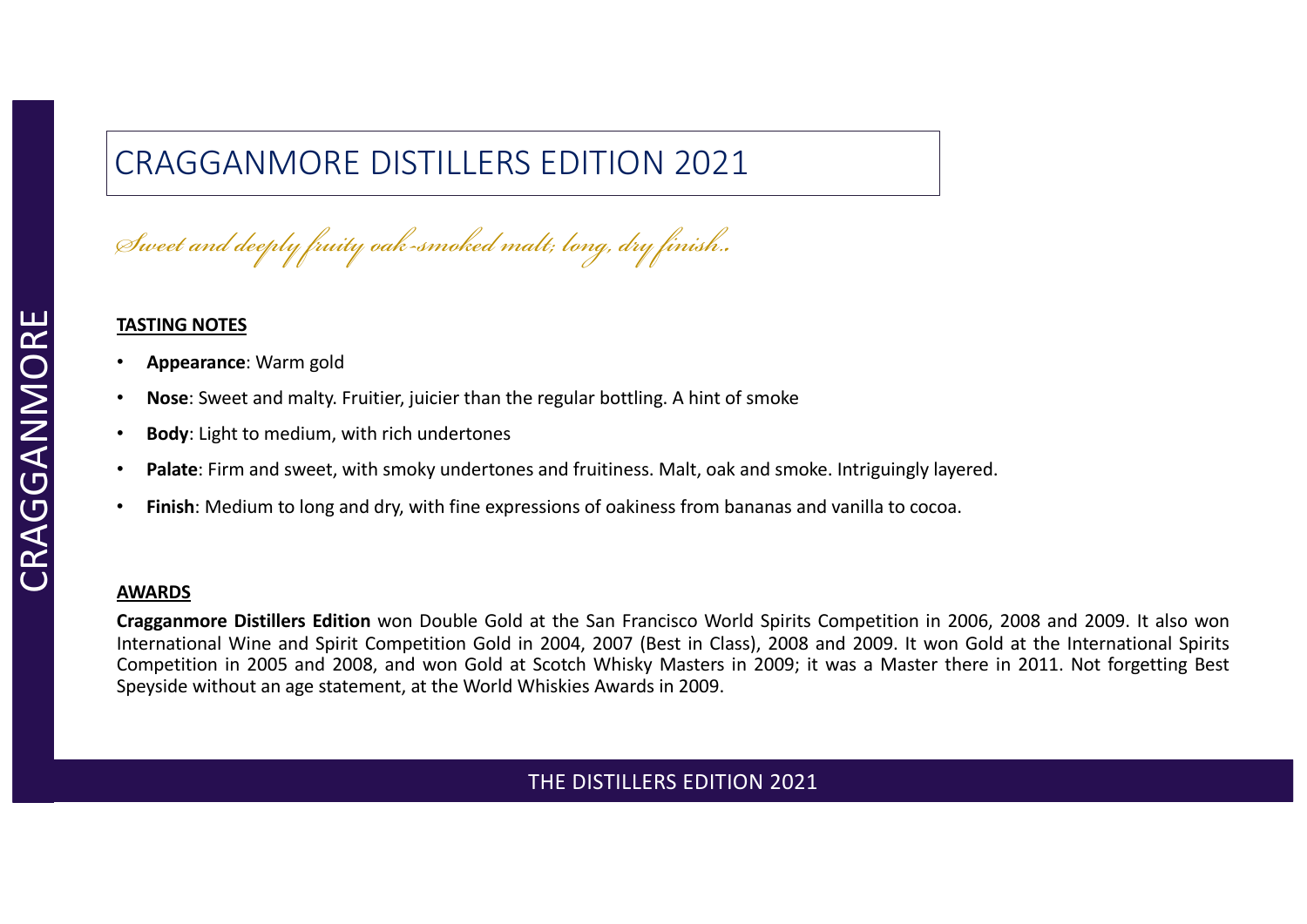## CRAGGANMORE DISTILLERY

Founded in 1869, Cragganmore was built at a time when no new distilleries had risen on Speyside for twenty years. It was the brainchild of whisky legend John Smith.

His timing was good; this was the first distillery purpose-built to take advantage of railway transport and could easily take its whisky to market.

The stills, unique in Scotland, were and are flat-topped - a Smith design to encourage reflux. Only the lighter, more subtle vapours pass through the lye pipe to be condensed in the traditional worm tubs outside, and the spirit is clean, serious and complex.

The regular release of CRAGGANMORE is highly praised by experts and deserves to be far better known. It matures very well, particularly in American oak.



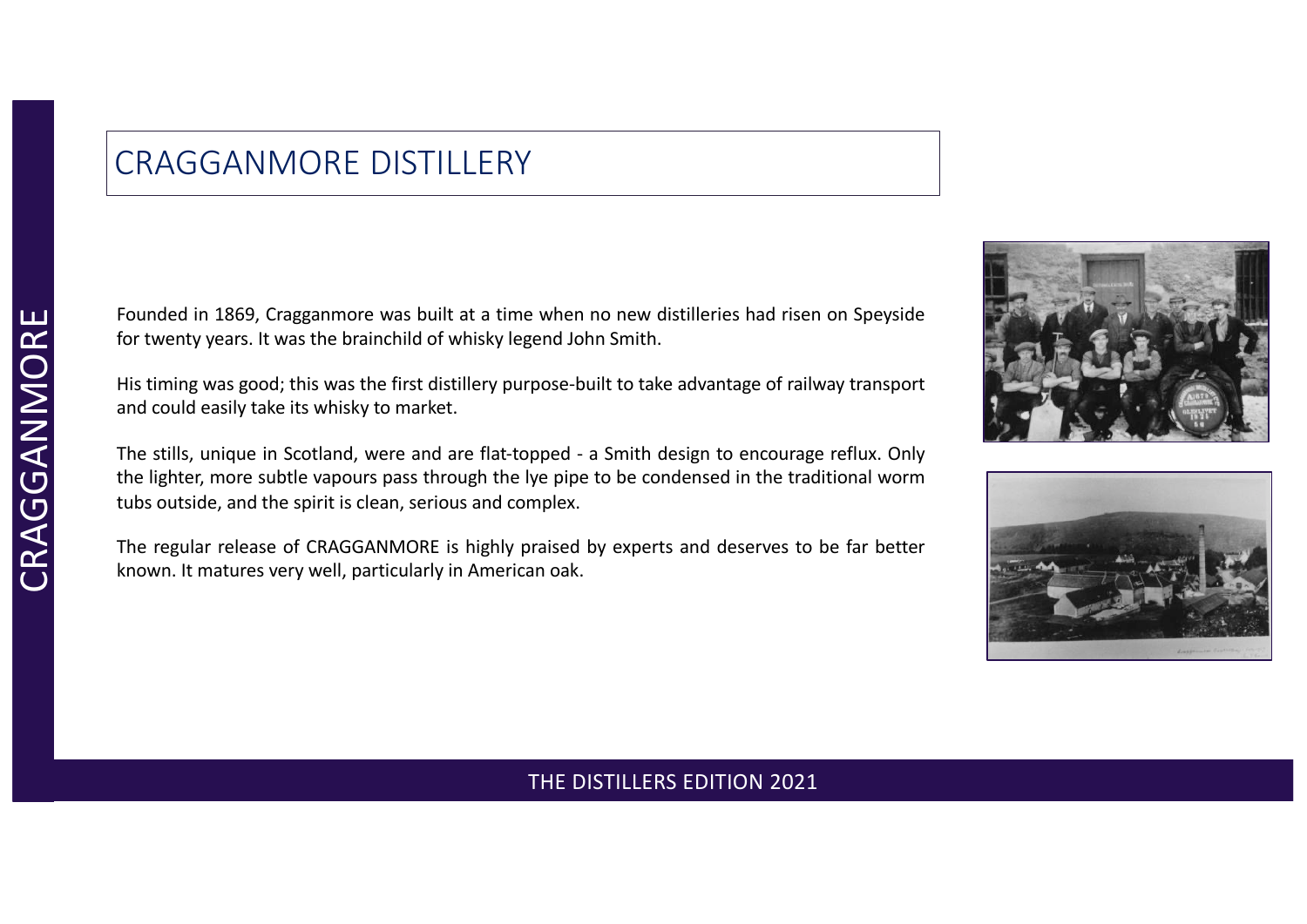## DALWHINNIE DISTILLERS EDITION 2021

**Description:** 2006 Dalwhinnie double-matured in ex-bodega Oloroso cask wood for a rich sweetness and spicy complexity to enhance the heathery, honeyed aromas and tastes of the regular release.

**Region: Highland**

**ABV: 43%**

**First maturation cask**: Refill American Oak & European Oak

**Second Maturation Cask**: ex-bodega Oloroso-seasoned re-charred American Oak with heavily recharred new AO ends.



#### THE DISTILLERS EDITION 2021

**Highly Confidential**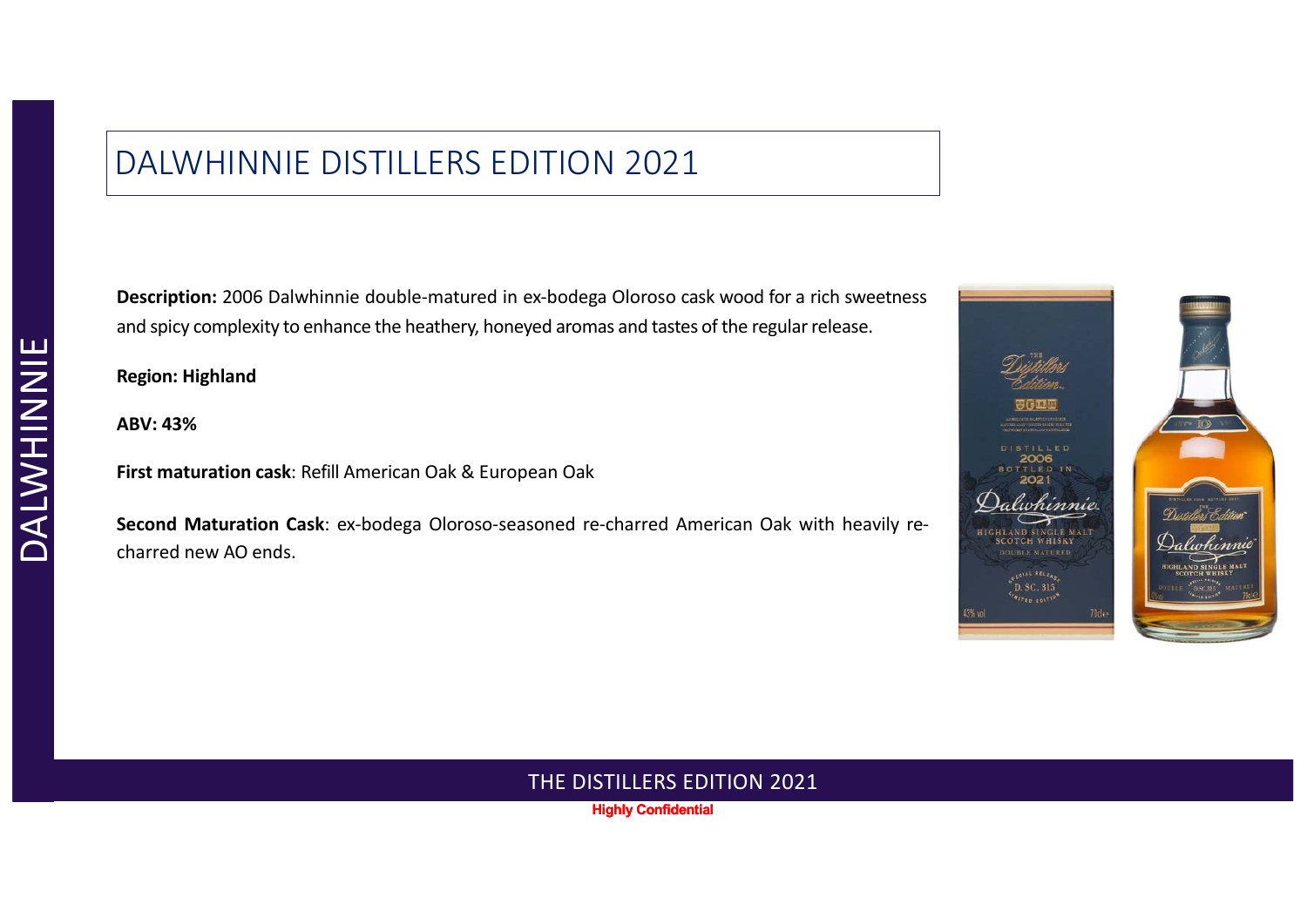# DALWHINNIE DISTILLERS EDITION 2021

*Spicy, peaty malt and Sherry-sweetness with a dry finish.*

#### **TASTING NOTES**

- **Appearance**: Pale amber
- **Nose**: Fresh notes of Oloroso embrace malty, honeyed Dalwhinnie. Peaty and still heathery. Spicy yet grapey.
- **Body**: Light to medium
- **Palate**: A big, spicy buzz, with very clear, well defined malt. A quick burst of sweetness then rich and grapey
- **Finish**: Tons of oak. Very, very dry, with vanilla dominating.

#### **AWARDS**

**Dalwhinnie Distillers Edition** won Double Gold at the San Francisco World Spirits Competition in 2006. It also won International Wine and Spirit Competition Gold in 2006 (Best in Class), 2008 and 2010. Gold at Scotch Masters in 2010 and Master at Scotch Whisky Masters in 2011.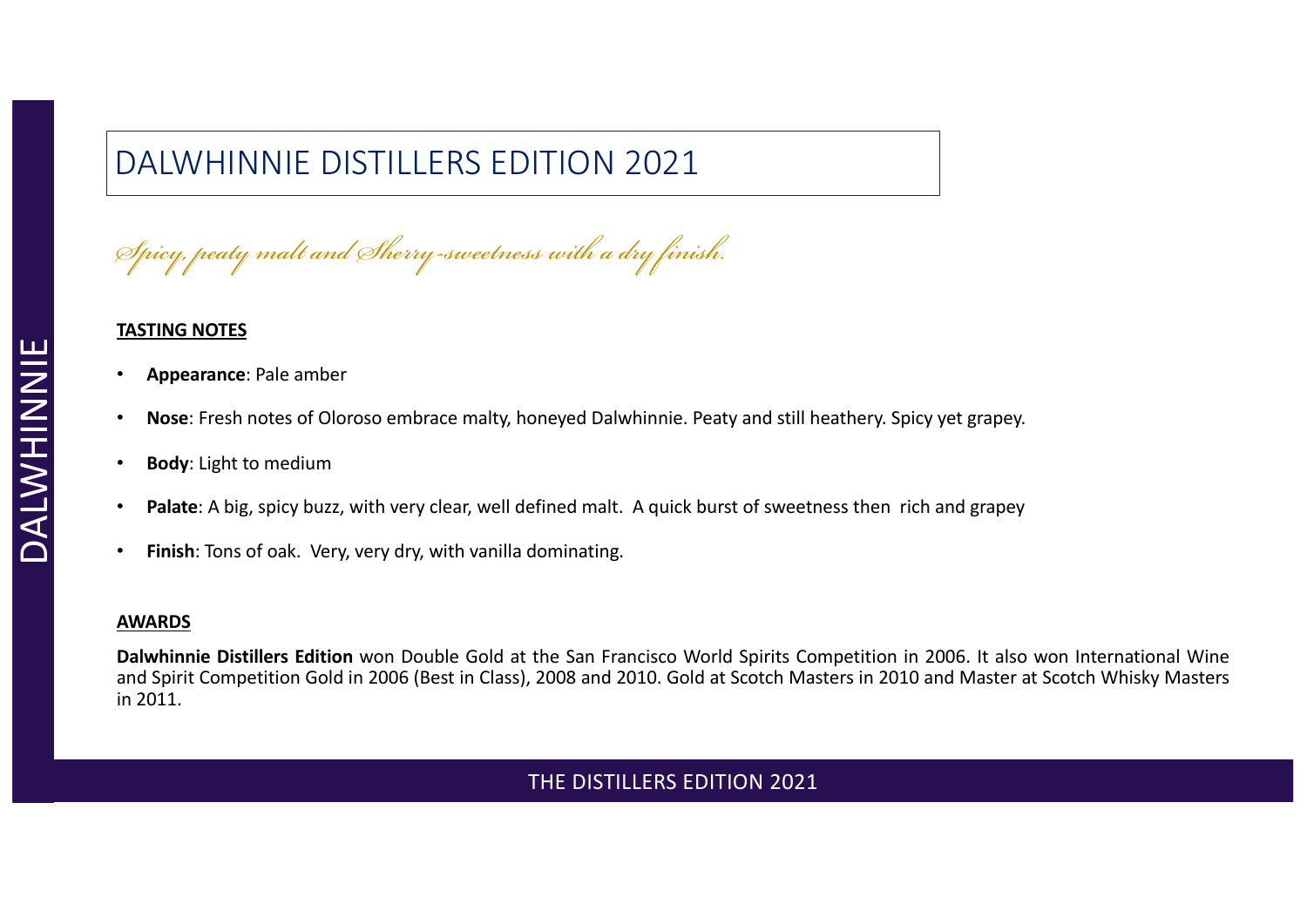## DALWHINNIE DISTILLERY

"Madly sited", was one early description to hint at the bleak nature of this place, perched high between two mountain ranges on a pass once a meeting point for cattle drovers on their way to market. The name Dalwhinnie translates from the Gaelic as Plain of Meetings.

The distillery had three different owners in its first decade, before being purchased by Leith blenders, Macdonald Lees, in 1919. Surviving periods of closure after a fire in 1934, then during WWII, it has produced its distinctive single malt since 1947, only being completely modernized in 1996.

Dalwhinnie has the coldest annual mean temperature of any inhabited place in Scotland (6.6 degrees C) and in winter it is so cold (the record is minus 16 degrees C) that the water in the outside worm tubs can freeze.

That very coldness lends an intensity to the spirit that is even more marked in winter.



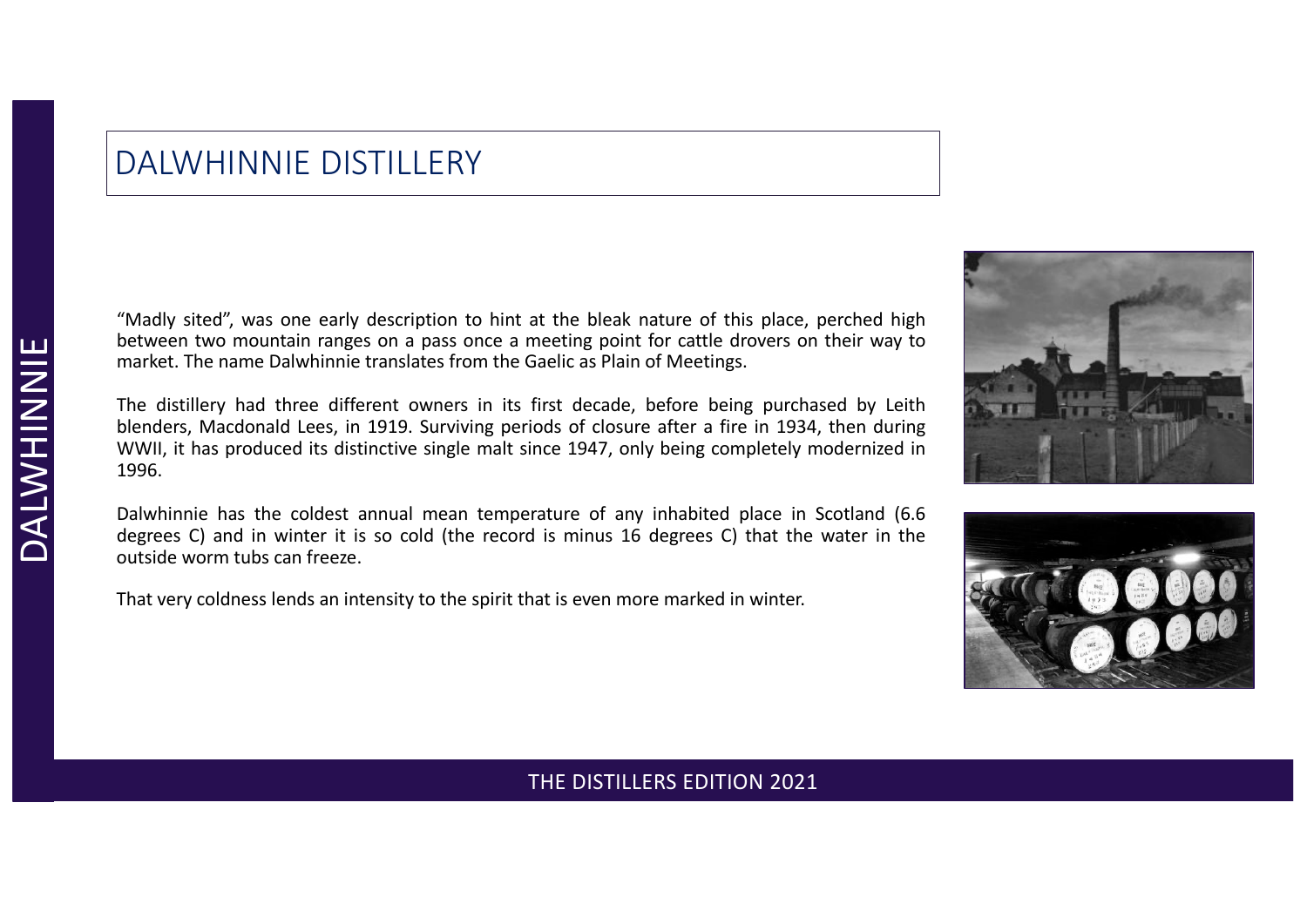# GLENKINCHIE DISTILLERS EDITION 2021

**Description:** 2009 Glenkinchie double-matured in ex-bodega Amontillado cask wood for a nuttiness that rounds and deepens the sweet, grassy and dry aromas and tastes of the regular release.

**Region: Lowland**

**ABV: 43%**

**First maturation cask**: Refill American Oak & European Oak

**Second Maturation Cask**: ex-bodega Amontillado-seasoned re-charred American Oak with heavily re-charred new AO ends.

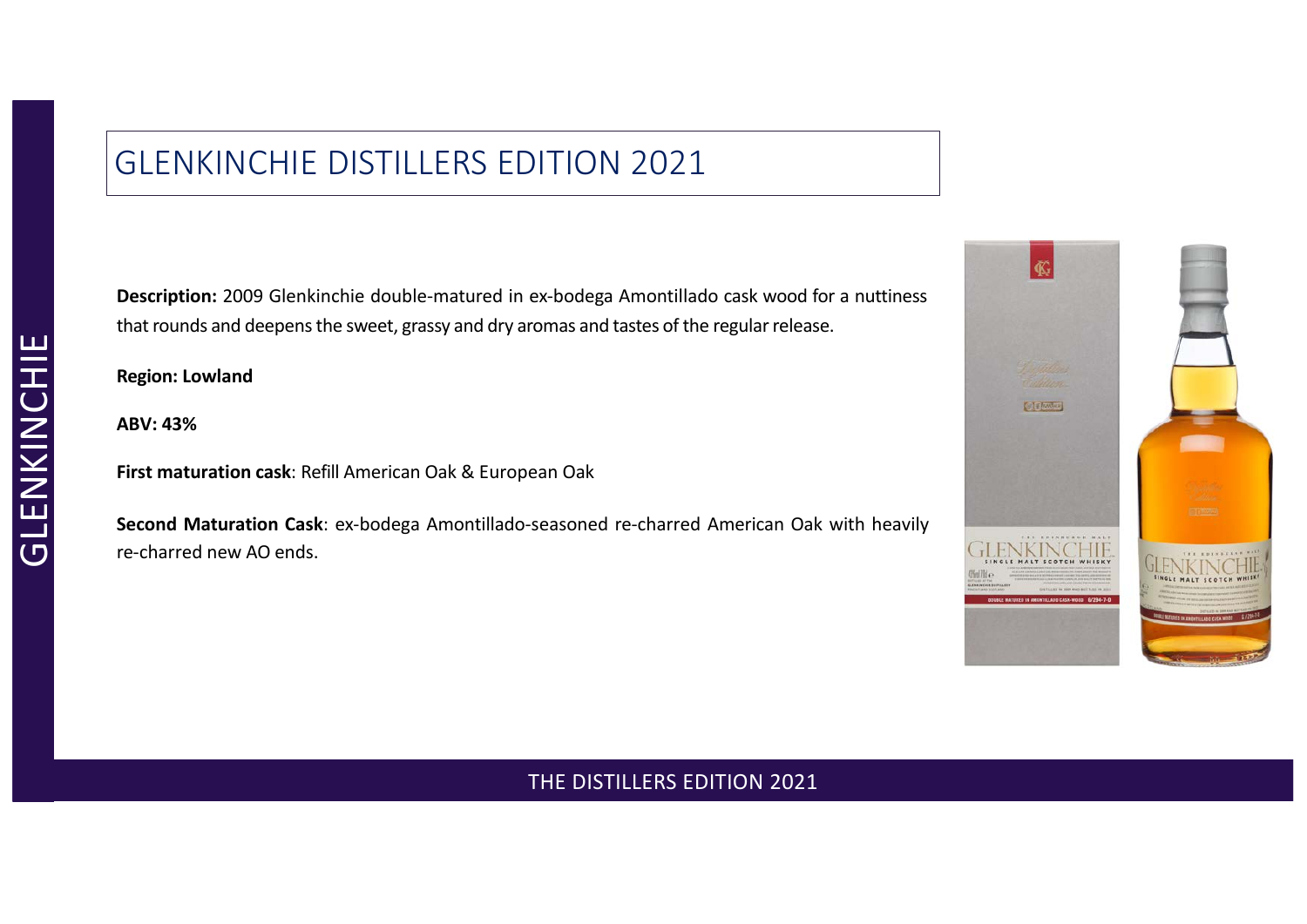# GLENKINCHIE DISTILLERS EDITION 2021

*An intriguing malt whisky; fascinating and very enjoyable.*

#### **TASTING NOTES**

- **Appearance**: Golden brown
- **Nose**: Brisk and brittle. Complex and excellent; astonishing balance between sweet and dry. Firmer, drier notes from soft and crisp grape; sweeter, nuttier ones from malted barley and cask wood.
- **Body**: Firm, light to medium
- **Palate**: Dry, after early biscuit sweetness. Enormous malt character contrasts with thin fruitiness of the grape.
- **Finish**: Very long, dry, oaky. Very faint peppery notes add spice.

#### **AWARDS**

**Glenkinchie Distillers Edition** won Gold at the San Francisco World Spirits Competition in 2008. It also won International Wine and Spirit Competition Gold in 2002, 2006 (Trophy & Best in Class), 2008 (Trophy & Best in Class) and 2011. It took Gold at Scotch Whisky Masters in 2008 and 2011. And last but not least, it was judged World's Best Lowland Single Malt Whisky at the World Whiskies Awards in 2009.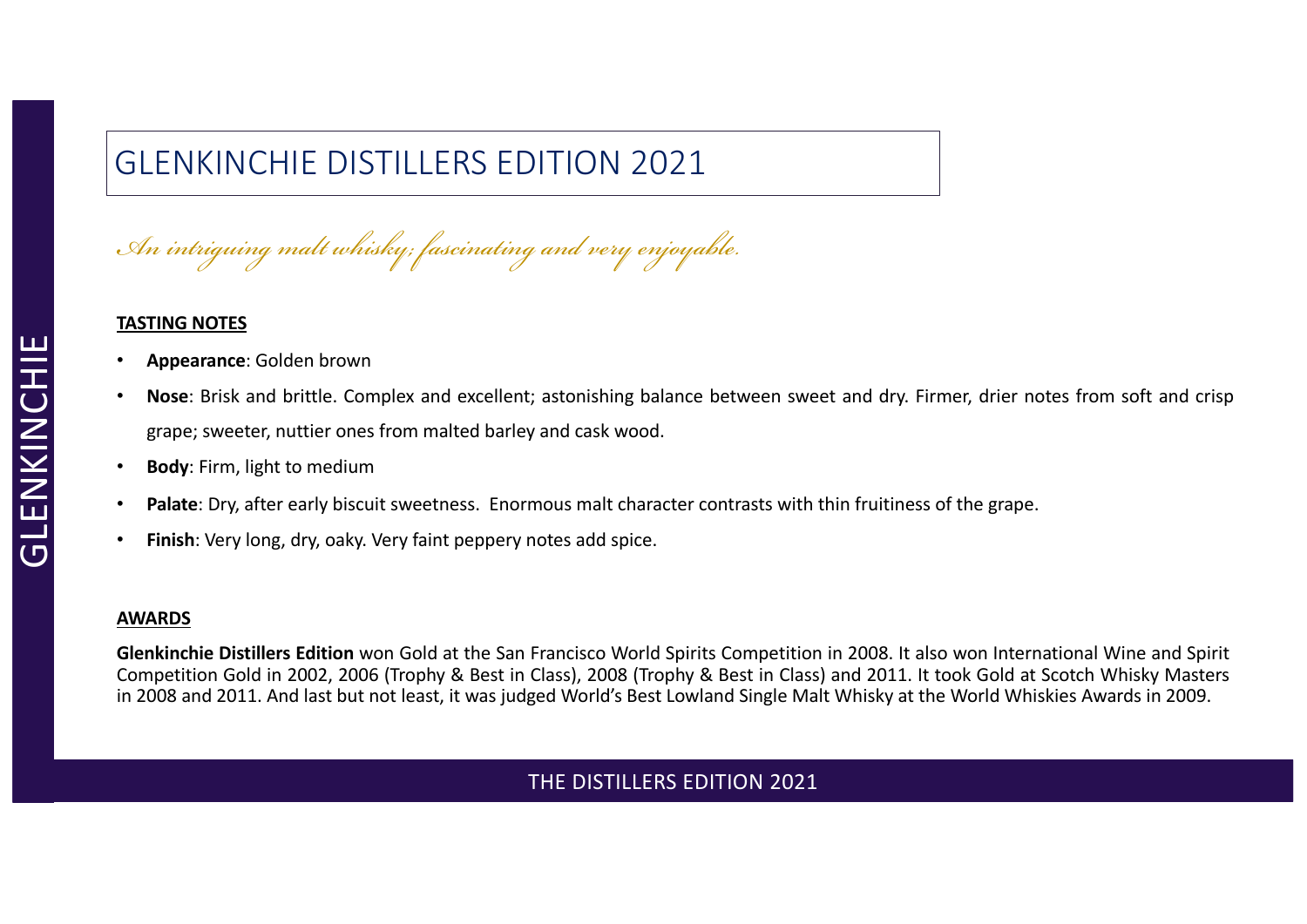# GLENKINCHIE DISTILLERY

Founded in 1837 on farmland twenty miles from the heart of Edinburgh by farmers George and John Rate, Glenkinchie was completely rebuild to become a large model distillery in 1890s.

Unusually it has worked almost continuously ever since, even, with a brief pause, through two world wars.

It occupies a sylvan setting with its own bowling green, yet possesses two of the largest stills in Scotland, the last replacement of which necessitated the removal of the still house roof when the buildings converted to steam heated still in 1981. The wash still alone holds some 32,000 litres.

One of the last working Lowland distilleries for many years, Glenkinchie is known as "The Edinburgh Malt" for its proximity to Scotland's capital city. Yet it seems to take its light, grassy character from the rolling green fields that surround the distillery.



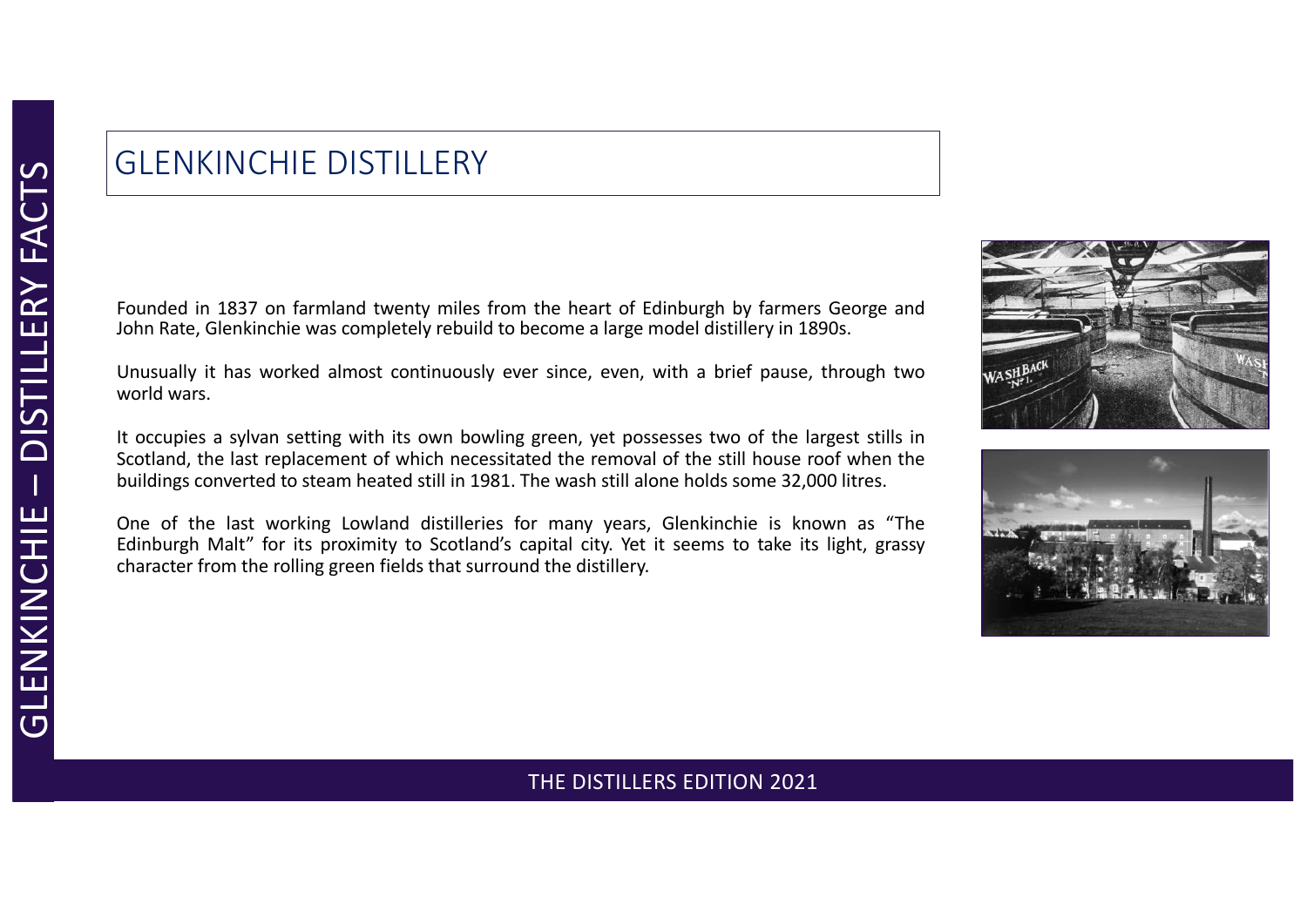## LAGAVULIN DISTILLERS EDITION 2021

**Description:** 2006 Lagavulin double-matured in ex-bodega Pedro Ximenez cask wood for an intense, raisiny sweetness that marries beautifully with the smoky power of the regular release to create a massive, rich tasting power-house of a malt

**Region: Islay**

**ABV: 43%**

**First maturation cask**: Refill American Oak & European Oak

**Second Maturation Cask**: ex-bodega Pedro Ximenez-seasoned re-charred American Oak with heavily re-charred new AO ends.

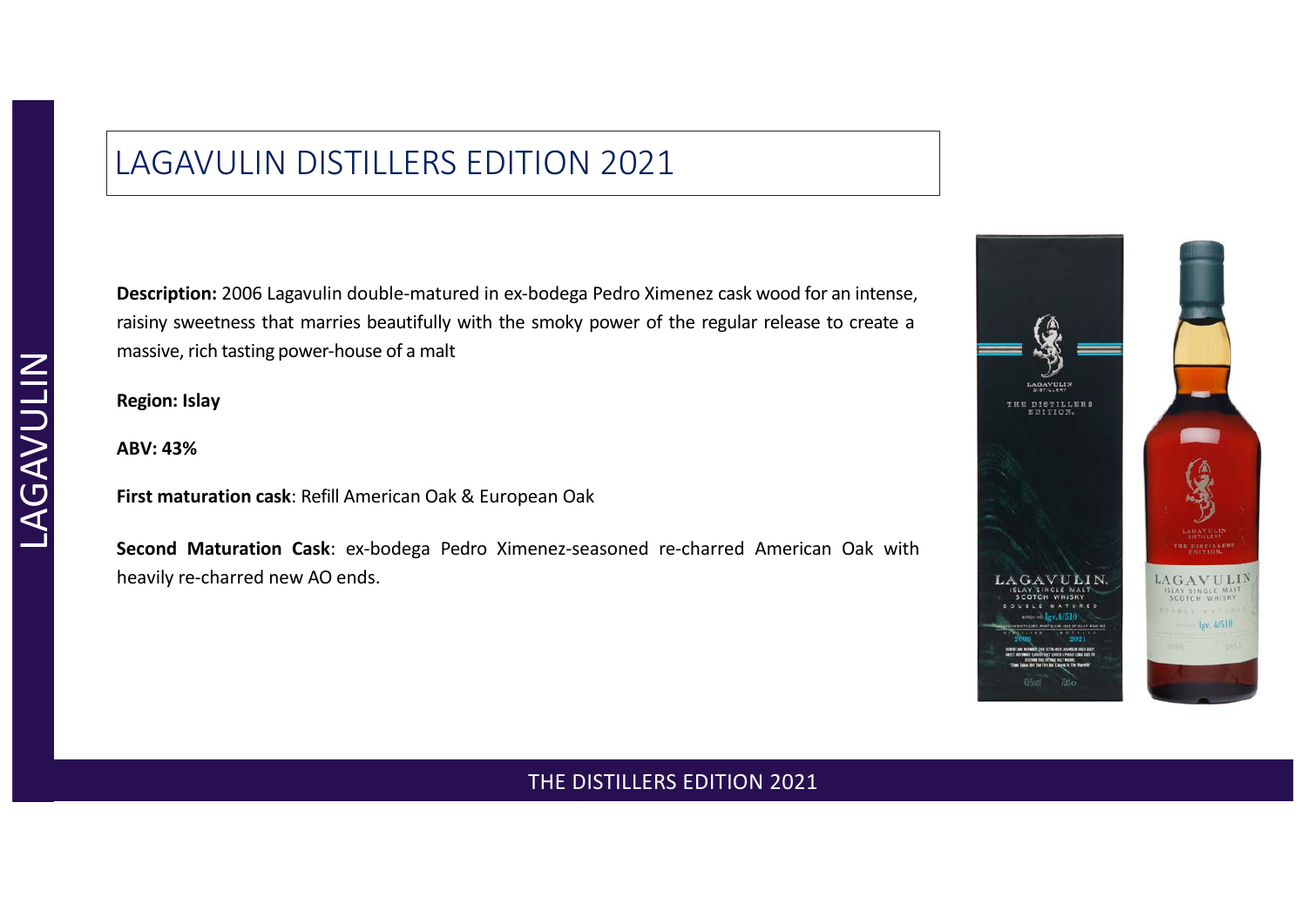# LAGAVULIN DISTILLERS EDITION 2021

*A very enjoyable malt, the winner of more prestigious awards than any of its peers.*

#### **TASTING NOTES**

- **Appearance**: Rich, deep amber
- **Nose**: Satisfying and enticing; intense peat, vanilla. A raisiny sweetness checks the smoke. Crisp, roasty malt.
- **Body**: Full, rich
- **Palate**: Sweet and luscious; clear malt, smoke fills the mouth. Very salty tang; coffee, vanilla, a glimmer of fruit.
- **Finish**: Incredibly long, even for Islay. Fruit, peat, and long-lasting oak. Very engaging and enjoyable.

#### **AWARDS**

**Lagavulin Distillers Edition** won Double Gold at the San Francisco World Spirits Competition in 2008, 2009 and 2011. It also won International Wine and Spirit Competition Gold in 1999 (Trophy), 2003, 2006 (Best in Class), 2007 (Two Trophies & Best in Class), 2008 (Best in Class), 2009 (Trophy & Best in Class), 2010 and 2012. It took Gold at the International Spirit Competition in 2004 (Trophy) 2005, 2008, 2009, and 2010. At Scotch Whisky Masters it won a Master in 2008 and 2010, and Gold in 2009, 2011 and 2013. And last but not least, it was judged Best Islay (Peated) Single Malt & Best Islay (Peated) Vintage Single Malt Scotch Whisky at the World Whiskies Awards in 2007 and Best Islay Peated Single Malt Scotch Whisky no age statement there in 2008.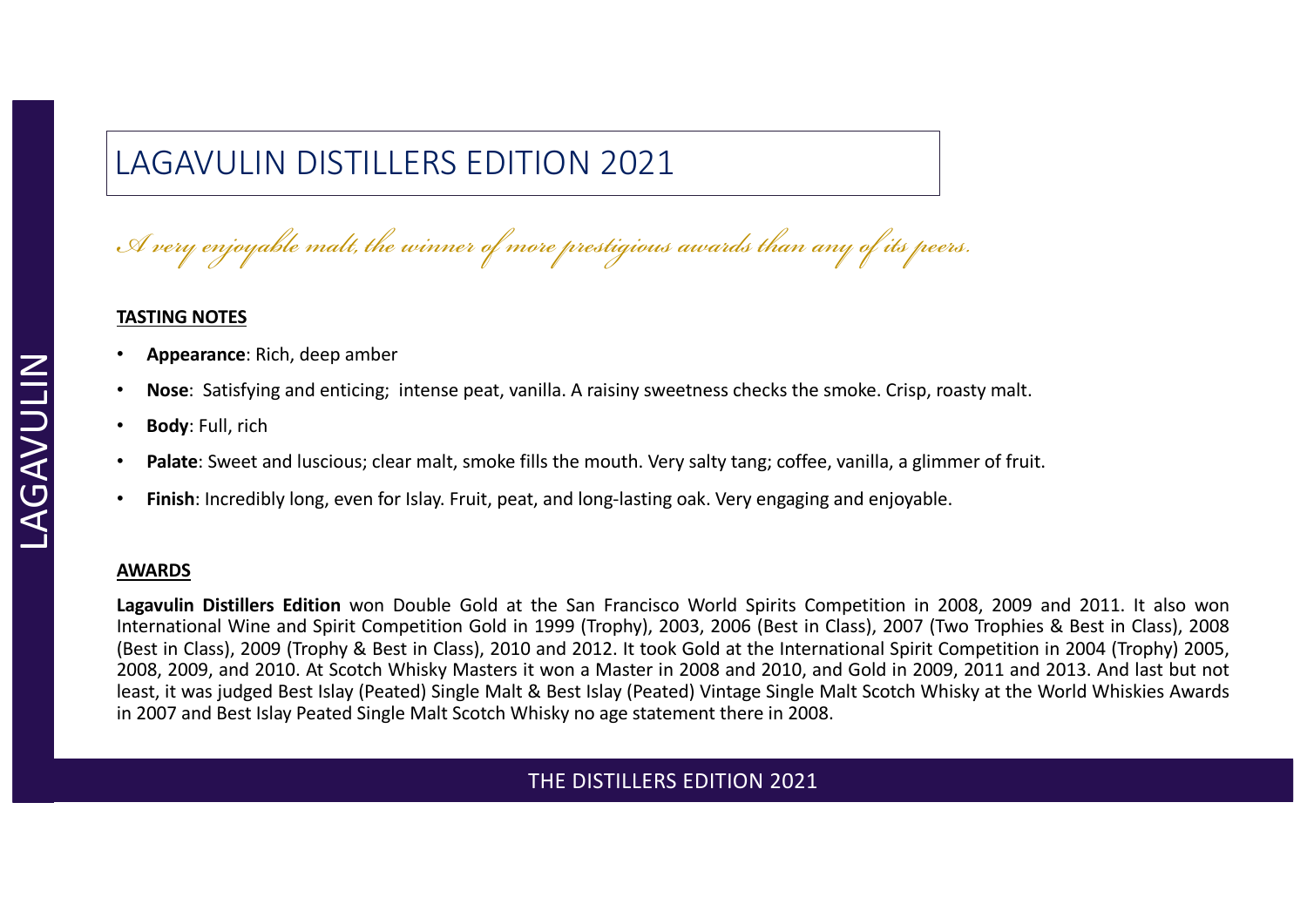## LAGAVULIN DISTILLERY

Crafted with passion and skill on historic Lagavulin Bay since 1816, iconic Lagavulin Single Malt Scotch Whisky celebrated its 200th anniversary in 2016 and is for many the pinnacle of Islay malts; intense in flavour, smoky and rich.

It's quite a legacy to carry in a bay enshrouded by the mists of time, a bay from which the sons of Somerled, Lord of the Isles, sailed to war; a bay guarded still by his ruined castle, Dunyvaig. Barley malted over local peat smoke imbues Lagavulin with its rich mix of shoreline airs and scented, smoky dryness.

Here's a whisky so intense it turns away the cold; "time", say locals, "takes out the fire and leaves in the warmth". All this might please at last the leader who brought Lagavulin to fame, Sir Peter Mackie, known as "Restless Peter". With production limited by the cramped site demand for regular expressions has outstripped supply for decades, so special editions and older releases are vanishingly rare and highly sought after



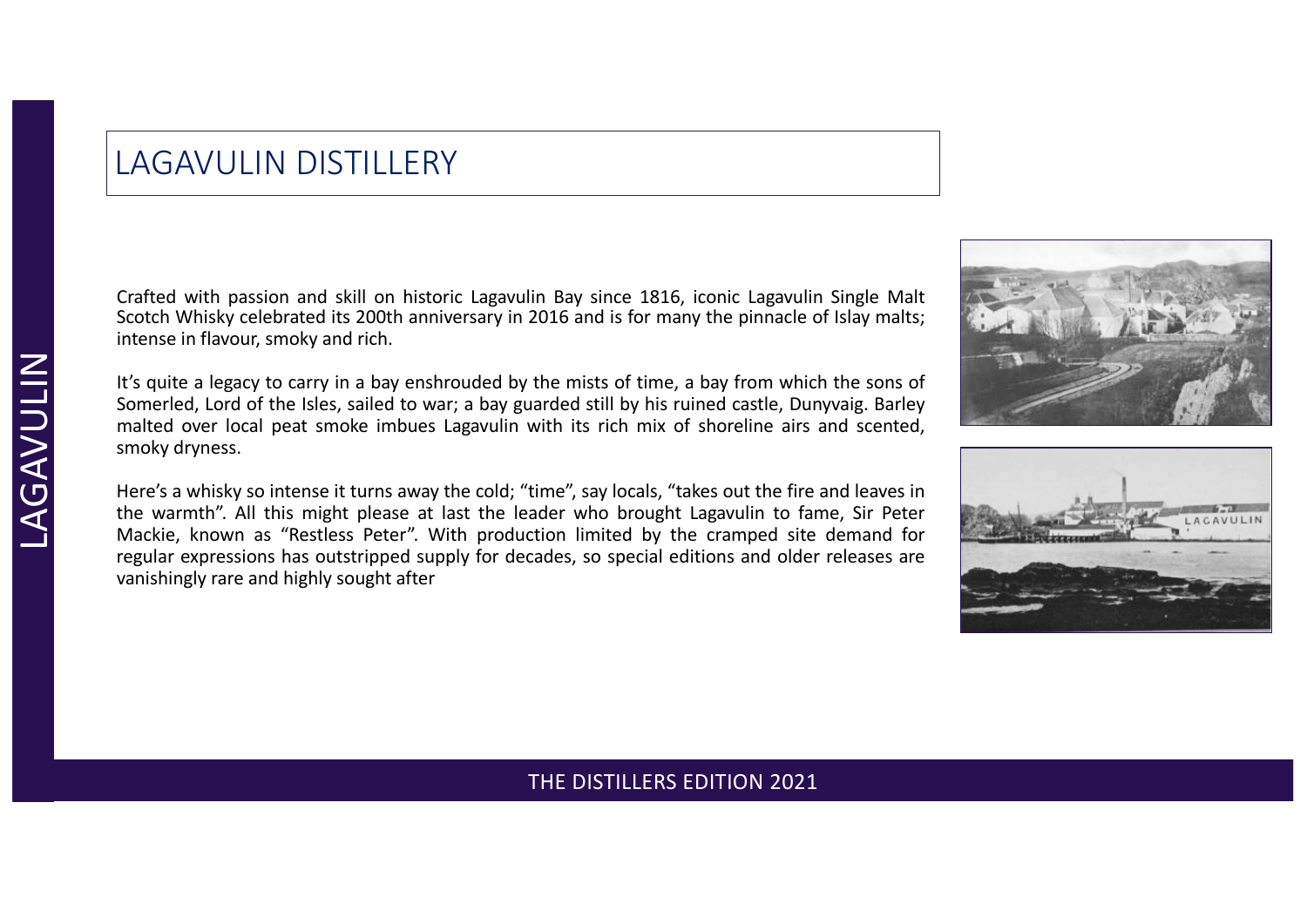## OBAN DISTILLERS EDITION 2021

**Description:** 2007 Obandouble-maturedinex-bodegaMontilla Fino caskwoodforarichfruitiness andmaritimeflavoursthatbondwiththefresh,sweetaromasandtastesoftheregularreleaseinan explosive,richanddeepexpressionofOban.

**Region:Islay**

**First maturation cask**: Refill American Oak & European Oak

**Second Maturation Cask**: ex-bodega Montilla Fino-seasoned re-charred American Oak with heavily re-charred new AO ends.

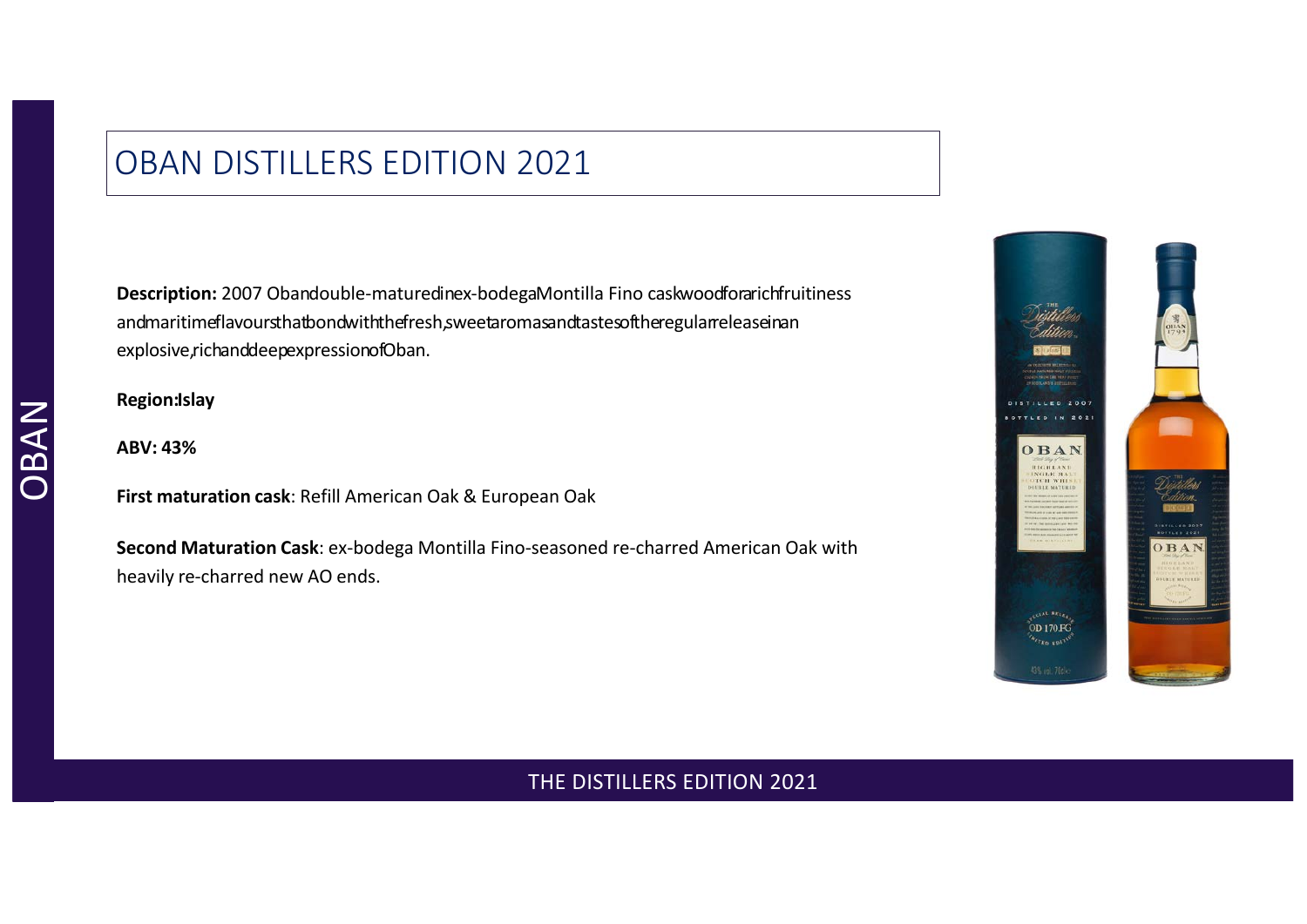# OBAN DISTILLERS EDITION 2021

*Hugely pungent and explosive!*

#### **TASTING NOTES**

- **Appearance**: Amber, with a light hint of red
- **Nose**: Outstanding. Fruity and pungent; salty sea breezes, grapes, orange, hints of smoke massively complex
- **Body**: Full, rich
- **Palate**: Most explosive Oban ever. Soft malt, wave upon wave of delicate yet rich fruit carried on a salty tide
- **Finish**: Sweetened Jamaican coffee and oak, with an attractive malt-biscuit effect as it dies down.

#### **AWARDS**

**Oban Distillers Edition** won Gold at the San Francisco World Spirits Competition in 2008 and 2011. It also won International Wine and Spirit Competition Gold in 2002 and 2010 (Best in Class). In 2020, it won a third Gold at the San Francisco World Spirits Competition.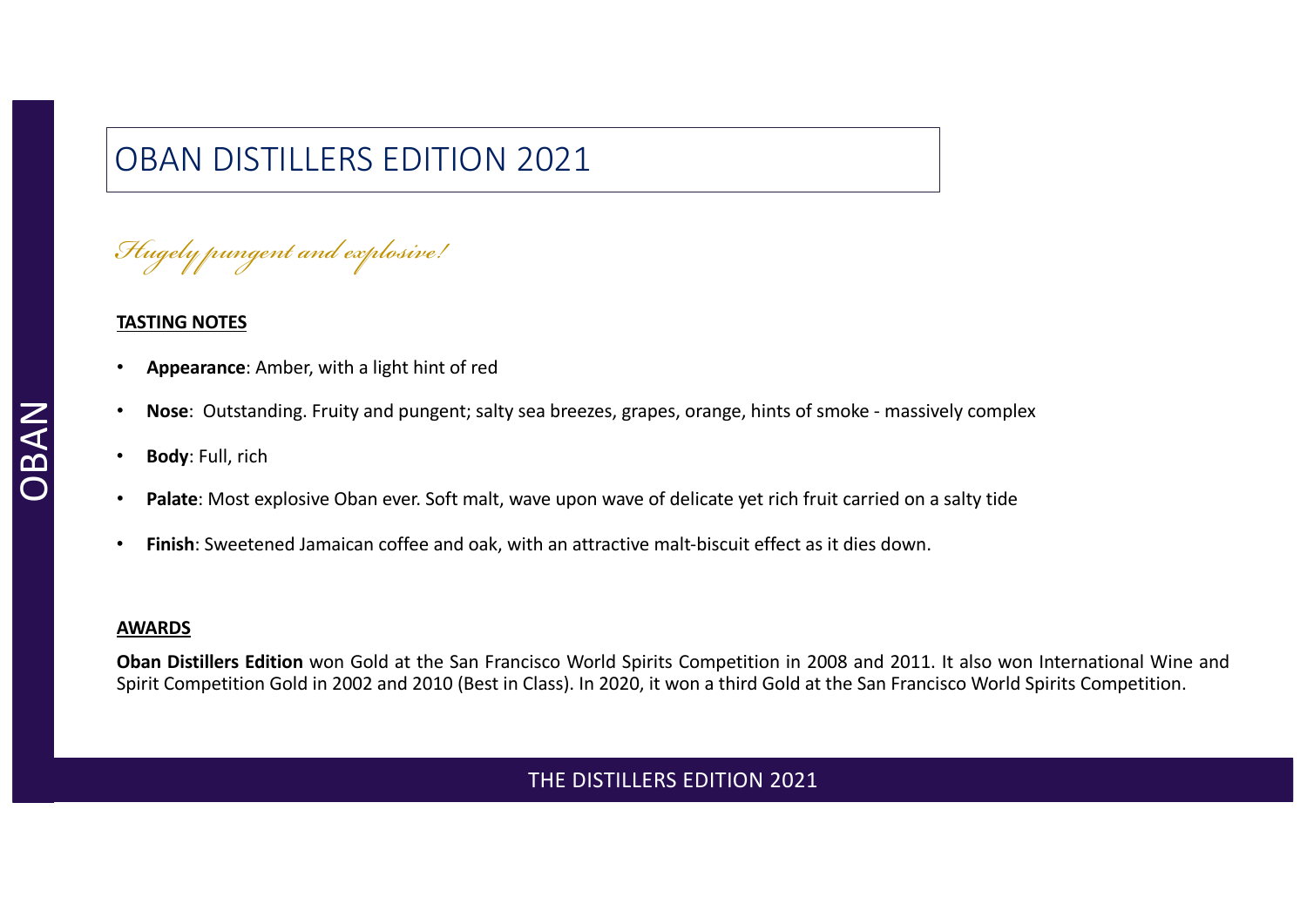## OBAN DISTILLERY

The tiny distillery of Oban was founded by brothers Hugh and John Stevenson way back in 1794, and the town of Oban grew up around it.

Expansion is impossible, so Oban is one of Scotland's smallest distilleries, so small that there is no room for the worm tubs next to the still house - instead they can be found outside between the rooftops.

Oban was advertised to be "the finest sma' *(small)* still whisky in the Highlands" by new owner J. Walter Higgin in 1883. They are indeed two very small stills and an 1887 visitor, the whisky chronicler Alfred Barnard, agreed that it was "a fine self whisky" (single malt).

Although they are small, the stills do not run continuously - judicious rest is needed to maintain the spirit's light, fruity and spicy character.

Oban almost fell victim to its size but fortunately a reprieve was granted and in 1972 a new stillhouse was built. Oban in time became a beneficiary of the new trend towards single malts, and the current 14 year old is highly regarded.



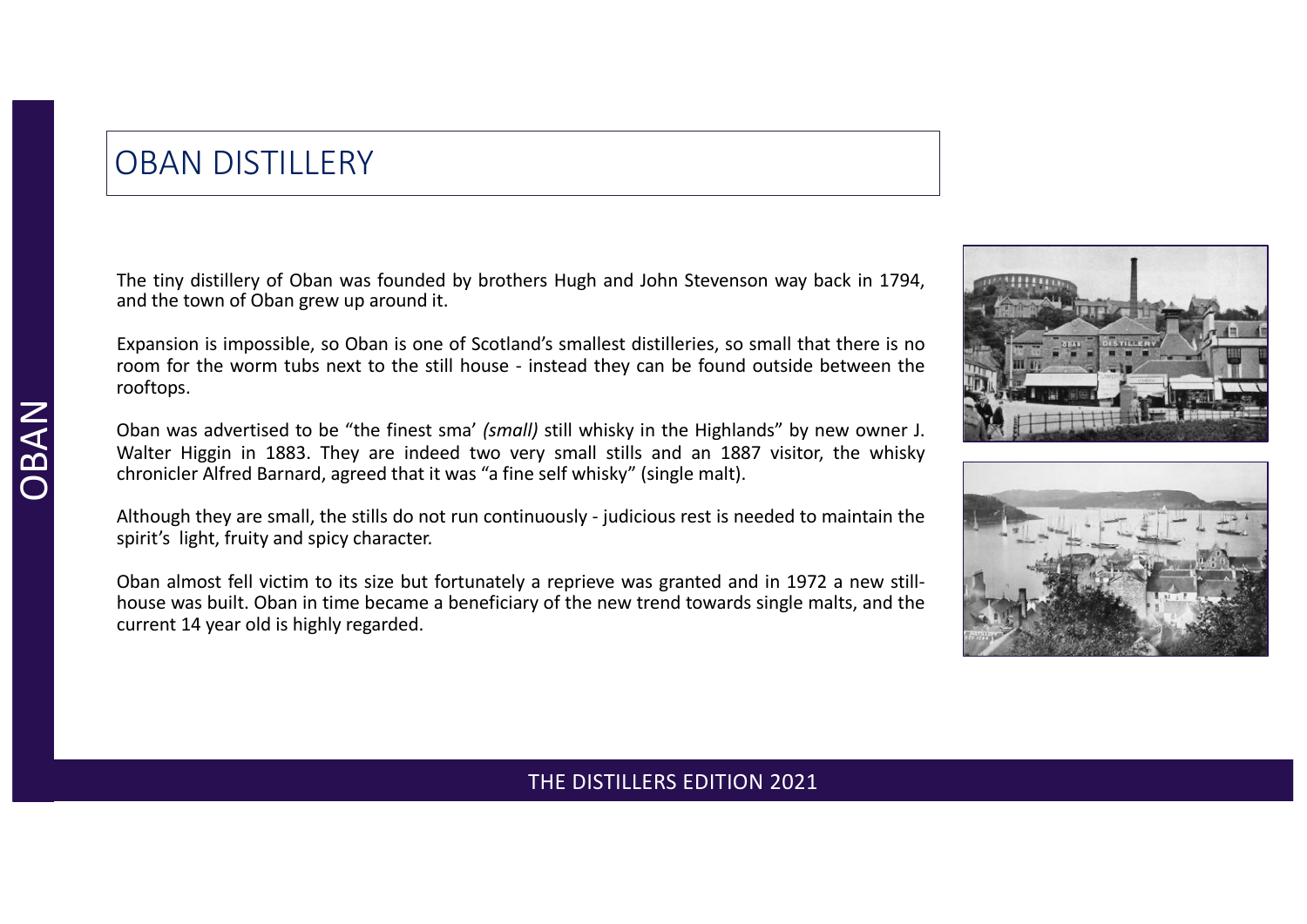## TALISKER DISTILLERS EDITION 2021

**Description:** 2011 Talisker double-matured in ex-bodega Amoroso cask wood for rich and fruity sweetness that rounds out the peaty, peppery punch of the malty regular release, to create a richly rewarding and deeper style of malt.

**Region: Island**

**ABV: 45.8%**

**First maturation cask**: Refill American Oak & European Oak

**Second Maturation Cask**: ex-bodega Amoroso-seasoned re-charred American Oak with heavily re-charred new AO ends.

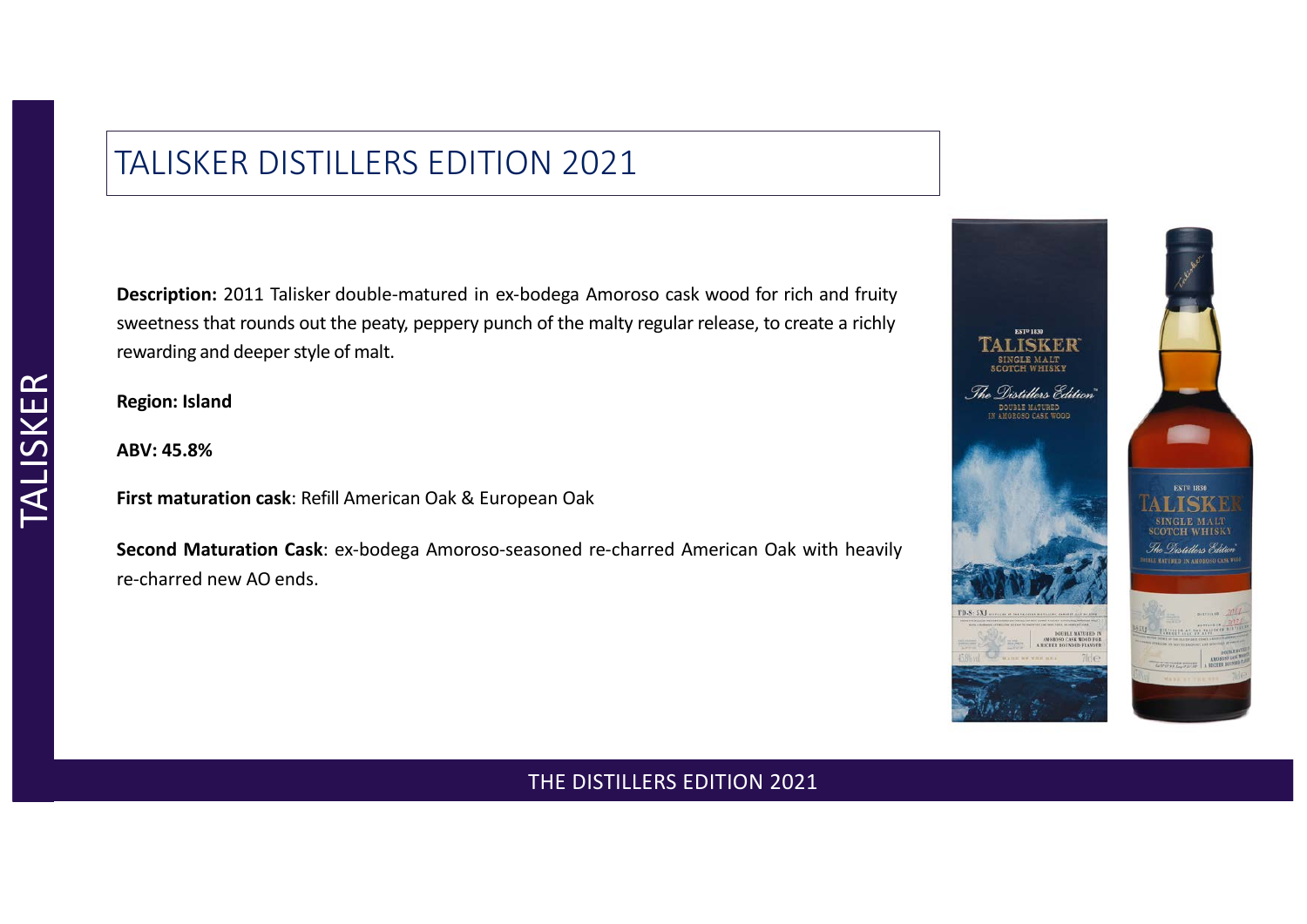# TALISKER DISTILLERS EDITION 2021

*A brilliant, clean and highly-prized marriage of peat and rich sweetness.*

#### **TASTING NOTES**

- **Appearance**: Chestnut brown
- **Nose**: Remarkable; the stuff of legend. Very well focused. Wonderful grapey sultana sweetness. Clean, tempting
- **Body**: Full, rich
- Palate: Magnificent; crisp peat softens to enormous richness, then wafts around sweet, roasted malt, leaving a heathland dryness. Wood controls the pepper; luscious, slightly oily sweetness; ripe, juicy fruit
- **Finish**: Deep cocoa, vanilla and lingering, earthy peat. Very engaging; great sweet-dry balance, led by sweetness.

#### **AWARDS**

**Talisker Distillers Edition** won Gold at the San Francisco World Spirits Competition in 2007 and 2008 then Double Gold in 2009 and 2014. International Wine and Spirit Competition Gold in 2002 (Trophy), 2003, 2004, and Gold (Best in Class) in 2005, 2006, 2008, 2009 & 2010. Gold at the International Spirits Competition in 2005, 2008 & 2013. Master at Scotch Whisky Masters in 2008 and Gold in 2010 and 2013. Finally Best Island (non-Islay) Vintage Single Malt Whisky at the Word Whiskies Awards in 2007 and Best Island Single Malt again in 2013.